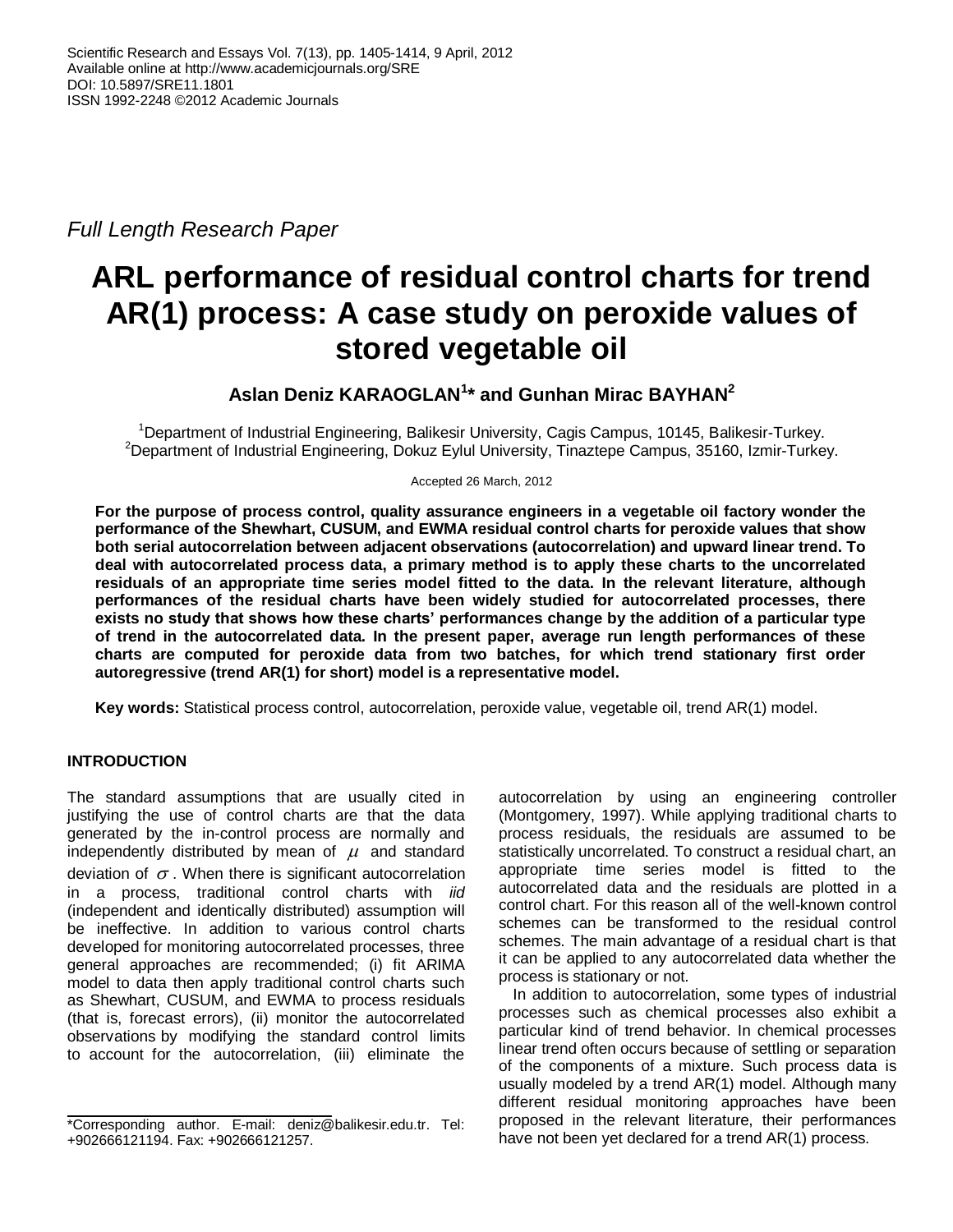However, quality engineers of an vegetable oil company wonder how results will these charts give for trend AR(1) process and therefore they want to test the performances of Shewhart, CUSUM, and EWMA residual charts for peroxide values of a particular type of vegetable oil to select a specific statistical monitoring approach in the given situation. Because of being good performers for autocorrelated processes, these three residual charts are used in this study for autocorrelated and trending peroxide data. Average run length (ARL) which is defined as the number of observations that must be plotted before a point indicates an out-of-control condition is used as performance criterion. For a desired chart when the process has no mean shift the ARL should be large, and when a mean shift occurs the ARL should be small to indicate the occurrence of the mean shift quickly (Zhang, 2000).

## **MATERIALS AND METHODS**

## **Control charts for residuals**

## *The shewhart chart*

The center line (CL), upper control limit (UCL), and lower control limit (LCL) of the Shewhart  $\overline{x}$  and R chart for the 3 standard deviations from the center-line are given below:

$$
UCL = \overline{\overline{x}} + 3\frac{\sigma}{\sqrt{n}}
$$
 (1)

$$
CL = \overline{\overline{x}} \tag{2}
$$

$$
LCL = \overline{\overline{x}} - 3\frac{\sigma}{\sqrt{n}}
$$
 (3)

Where  $x_i$  are sample of size  $n, \overline{x} = (x_1 + x_2 + ... + x_n) / n$ ,  $\overline{\overline{x}}$  =  $(\overline{x}_1 + \overline{x}_2 + ... + \overline{x}_m) / m$ , m is the number of subgroups,  $R = x_{\text{max}} - x_{\text{min}}$ ,  $\overline{R} = (R_1 + R_2 + ... + R_m) / m$ , and 2 *R*  $\hat{\sigma} = \frac{R}{d_2}$ , where  $d_2$  is the mean of the distribution of the relative

range that can be refered from statistical tables. If the production rate is too slow to allow sample sizes greater than one, individual measurements are used. For the control chart for individual measurements, the following parameters are required:

$$
UCL = \overline{x} + 3\frac{\overline{MR}}{d_2} \tag{4}
$$

$$
CL = \overline{x} \tag{5}
$$

$$
LCL = \overline{x} - 3 \frac{\overline{MR}}{d_2} \tag{6}
$$

Where *MR* is the average moving range and *MR* is the range between consecutive observations (Montgomery, 1997; Oakland, 2003). If the observations are autocorrelated, the formulations given above are modified in order to construct a Shewhart residual chart. The residual  $e_{_t}$  from a time series model of  $\left\{ x_{_t}\right\}$  is defined as:

$$
e_i = x_t - \hat{x}_t \tag{7}
$$

Where  $\widehat{x}_{t}$  is the prediction of  $x_{t}$  from the time series model at time *t*. In a similar manner, the CUSUM residual and EWMA residual charts are constructed by applying traditional CUSUM and EWMA charts respectively to  $\left\{e_{_{t}}\right\}$  (Montgomery, 1997; Zhang, 2000; Montgomery and Runger, 1999; Montgomery and Johnson, 1976). The ARL of the Shewhart charts can be found from:

$$
ARL = (1/p) \tag{8}
$$

Where *p* is the probability of exceeding the control limits by any sample point. Thus, if the process is in-control  $ARL_{0}$  =  $(1/\alpha)$  where  $\alpha$  is the probability of type I error, but if it is out-of-control,  $ARL_1 =$ (1/(1-  $\beta$ )). The probability of not detecting this shift on the first

subsequent sample or the  $\,\beta\,$  risk which is the type II error is

$$
\beta = \Phi \left[ \frac{UCL - (\mu_0 + k\sigma)}{\sigma / \sqrt{n}} \right] - \Phi \left[ \frac{LCL - (\mu_0 + k\sigma)}{\sigma / \sqrt{n}} \right] \tag{9}
$$

Where  $\Phi$  denotes the standard normal cumulative distribution and *k* is the multiple of the standard deviation of the statistics plotted on the chart.

## *The CUSUM chart*

The basic purpose of a CUSUM chart is to track the distance between the actual data point and the grand mean. Then, by keeping a cumulative sum of these distances, a change in the process mean can be determined, as this sum will continue getting larger or smaller. These cumulative sum statistics are called the

upper cumulative sum (  $C_{t}^{+}$  ) and the lower cumulative sum (  $C_{t}^{-}$  ):

$$
C_t^+ = \max[0, x_t - (\mu_0 + K) + C_{t-1}^+]
$$
\n(10)

$$
C_t^- = \max[0, (\mu_0 - K) - x_t + C_{t-1}^-]
$$
\n(11)

Where  $\,\mu_0^{\phantom{\dag}}$  is the grand mean and  $\kappa$  is the slack value (reference value) which is often chosen about halfway between the target  $\,\mu_0^{}\,$ and the out-of-control value of the mean  $\mu_1^{\prime}$  that we are interested in detecting quickly (Montgomery, 1997; Oakland, 2003; Wetherill and Brown, 1991). So, if the shift is expressed in standard deviation units as  $\,\mu_{\!1}^{} \!=\! \mu_{\!0}^{} \!+\! \delta\sigma\,$  (or  $\,\delta\!=\! |\mu_{\!1}^{} \!-\! \mu_{\!0}^{}|/\,\sigma$  ), then  $K$ is one-half the magnitude of the shift or  $K = (\delta \sigma)/2 = (|\mu_{\text{i}} - \mu_{\text{o}}|)/2$ .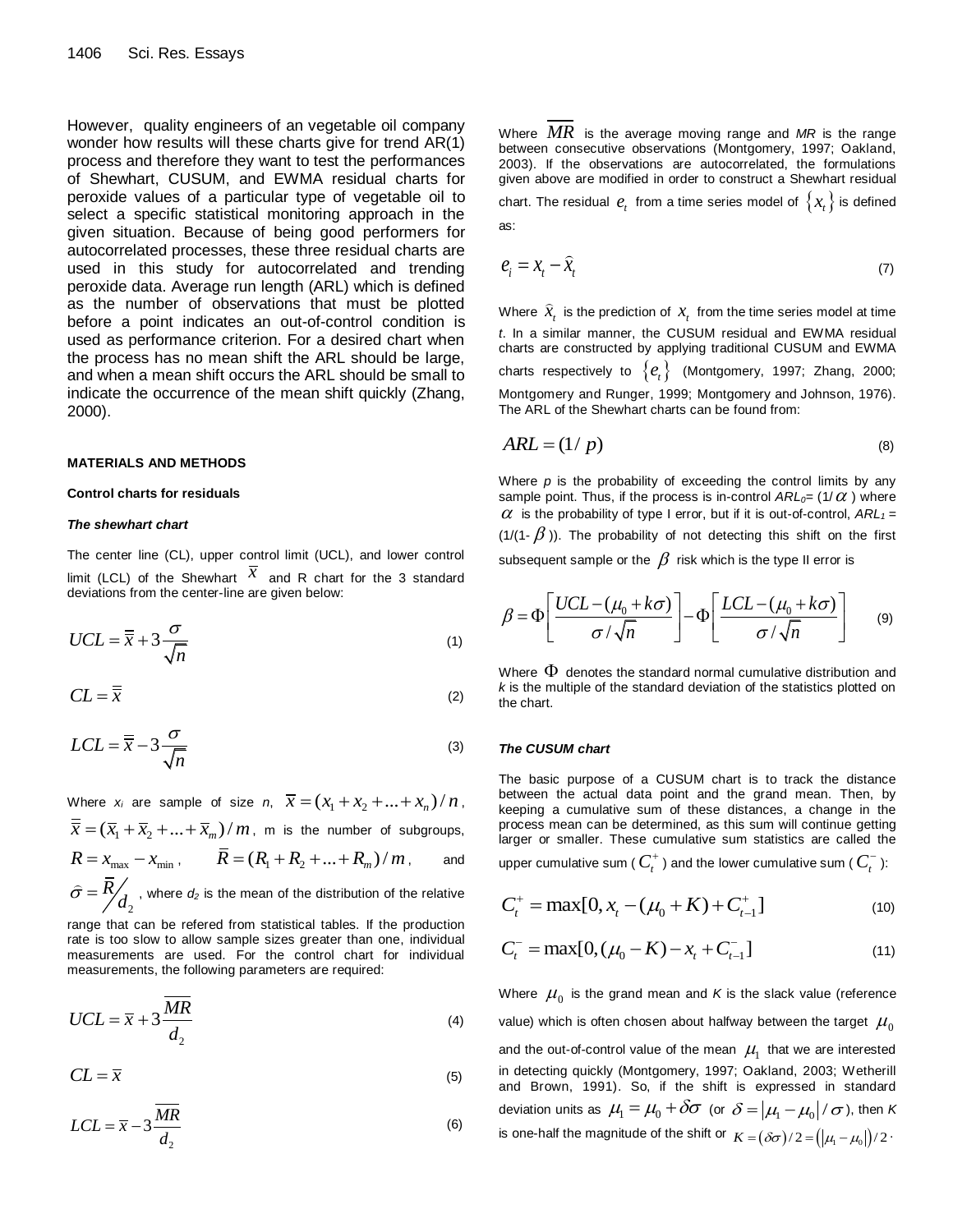It is important to select the right value for *K*, since a large value of *K* will allow for large shifts in the mean without detection, whereas a small value of *K* will increase the frequency of false alarms. Normally, *K* is selected to be equal to 0.5 σ.

The tabular CUSUM is designed by choosing values for the reference value  $\kappa$  and the decision interval  $H$  so that  $\overline{K} = k \sigma$ and  $H = h\sigma$  . Using *h*=4 or *h*=5 and *k*=1/2 will generally provide a CUSUM that has good ARL properties against a shift about 1  $\sigma$ in the process mean (Montgomery, 1997). For CUSUM residual chart, the residuals are calculated by using

Equation (7) where  $e_t$  shows normal distribution with mean zero and with constant variance. Then, conventional CUSUM control chart can be applied to the residuals using the formulas given in Equation (10) and Equation (11). Several techniques can be used to calculate the ARL of a CUSUM. For a one sided CUSUM (that is,  $C_t^+$  or  $C_t^-$  ) with parameters *h* and *k*, Siegmund's approximation is

$$
ARL = \frac{\exp(-2\Delta b) + 2\Delta b - 1}{2\Delta^2} \tag{12}
$$

for  $\Delta$   $\neq$   $0$ , where  $\Delta$   $=$   $\delta^*$   $k$  for the upper one-sided CUSUM  $C_t^+$ ,  $\Delta = \delta^* - k$  for the lower one-sided CUSUM  $C_t^-$ ,  $b = h + 1.166$  , and  $\delta^* = (\mu_1 - \mu_0) / \sigma$ . If  $\Delta = 0$  , one can use  $ARL = b^2$ . The quantity  $\delta^*$  represents the shift in the mean, in the units of  $\sigma$ , for which the ARL is to be calculated. Therefore, if  $\delta^*$   $=$   $0$  , we would calculate  $\,ARI_{0}\,$  from Equation (12), while if  $\delta^* \neq 0$ , we would calculate the value of  $AR\!I_1$ corresponding to a shift of size  $\delta^*$  . To obtain the ARL of two-sided <code>CUSUM</code> from the ARLs of the two one-sided statistics, say  $\left. ARL^{+}\right.$ and *ARL* , the following formula given in Equation (13) is used (Montgomery, 1997).

$$
\frac{1}{ARL} = \frac{1}{ARL^{+}} + \frac{1}{ARL^{-}}
$$
\n(13)

#### *The EWMA chart*

Like CUSUM chart, EWMA is suitable for detecting small process shifts. EWMA chart uses smoothing constant  $\,\lambda\,$  (Shu et al., 2005). The EWMA is a statistic for monitoring the process that averages the data in a way that gives less and less weight to data as they are further removed in time. By the choice of weighting factor  $\,\lambda$  , the EWMA control procedure can be made sensitive to a small or gradual drift in the process. The formulation of the EWMA statistic is given in Equation (14).

$$
z_t = \lambda x_t + (1 - \lambda) z_{t-1}
$$
\n<sup>(14)</sup>

Where  $z_{_t}$  is the moving average at time *t*. The value of  $\,\lambda\,$  can be between zero and one, but it must often chosen between 0.05 and

0.3. The initial value of *z* (that is z $_{0}$ ) is set to the grand mean (  $\mu_{0}^{}$  ) (Montgomery, 1997; Oakland, 2003; Wetherill and Brown, 1991). If the observations  $x<sub>t</sub>$  are independent random variables with variance  $\sigma^2$  , then the variance of  $z_t^{\phantom{\dag}}$  will be

$$
\sigma_{z_i}^2 = \sigma^2 \left(\frac{\lambda}{2-\lambda}\right) \left[1 - (1-\lambda)^{2t}\right]
$$
 (15)

The center line and control limits for the EWMA control chart are as follows:

$$
UCL = \mu_0 + L\sigma \sqrt{\frac{\lambda}{(2-\lambda)}[1 - (1-\lambda)^{2t}]} \tag{16}
$$

$$
CL = \mu_0 \tag{17}
$$

$$
LCL = \mu_0 - L\sigma \sqrt{\frac{\lambda}{(2-\lambda)}[1-(1-\lambda)^{2t}]} \tag{18}
$$

Where *L* is the number of standard deviations from the center-line. There are two main approaches for computing ARL for an EWMA sequence. The first approach is based on the fact that ARL must satisfy the Fredholm integral equation (Crowder, 1987). The second approach is based on the flexible and relatively easy to use Markov chain approach, originally proposed by Brook and Evans (1972) (Pham, 2006). We used second approach to calculate the ARL of EWMA control scheme.

This procedure involves dividing the interval between LCL and UCL into  $p = 2m + 1$  subintervals of width  $2\delta$ , where  $\delta = (UCL - LCL)/(2p)$ . When the number of subintervals *p* is sufficiently large, the finite approach provides an effective method that allows ARL to be effectively evaluated. The EWMA statistic  $(z_t)$  is said to be in transient state *j* at time *t* if  $H_j - \delta < z_t < H_j + \delta$  for  $j = -m, ..., -1, 0, +1, ..., +m$ 

where *H j* represents the midpoint of the *j*th subinterval. The EWMA statistic is in the absorbing state if  $z_{\rm\scriptscriptstyle T} \not\in [LCL, UCL]$  . An approximation for ARL is given by

$$
ARL = d^T Qg \tag{19}
$$

Where *d* is the (*p*, 1) initial probability vector,  $Q = (I - P)^{-1}$  is the fundamental  $(p, p)$  matrix,  $P$  is the  $(p, p)$  transition-probabilities matrix and *g*=*I* is a (*p*, 1) vector of 1s. The initial probability vector *d* contains the probabilities that the statistic  $z_t$  starts in a given state. The transition probability matrix *P* contains the one-step transition probabilities. The generic element  $p_{ij}$  of P represents the probability that the statistic  $z_t$  goes from state *i* to state *j* in one step. This probability can be calculated by: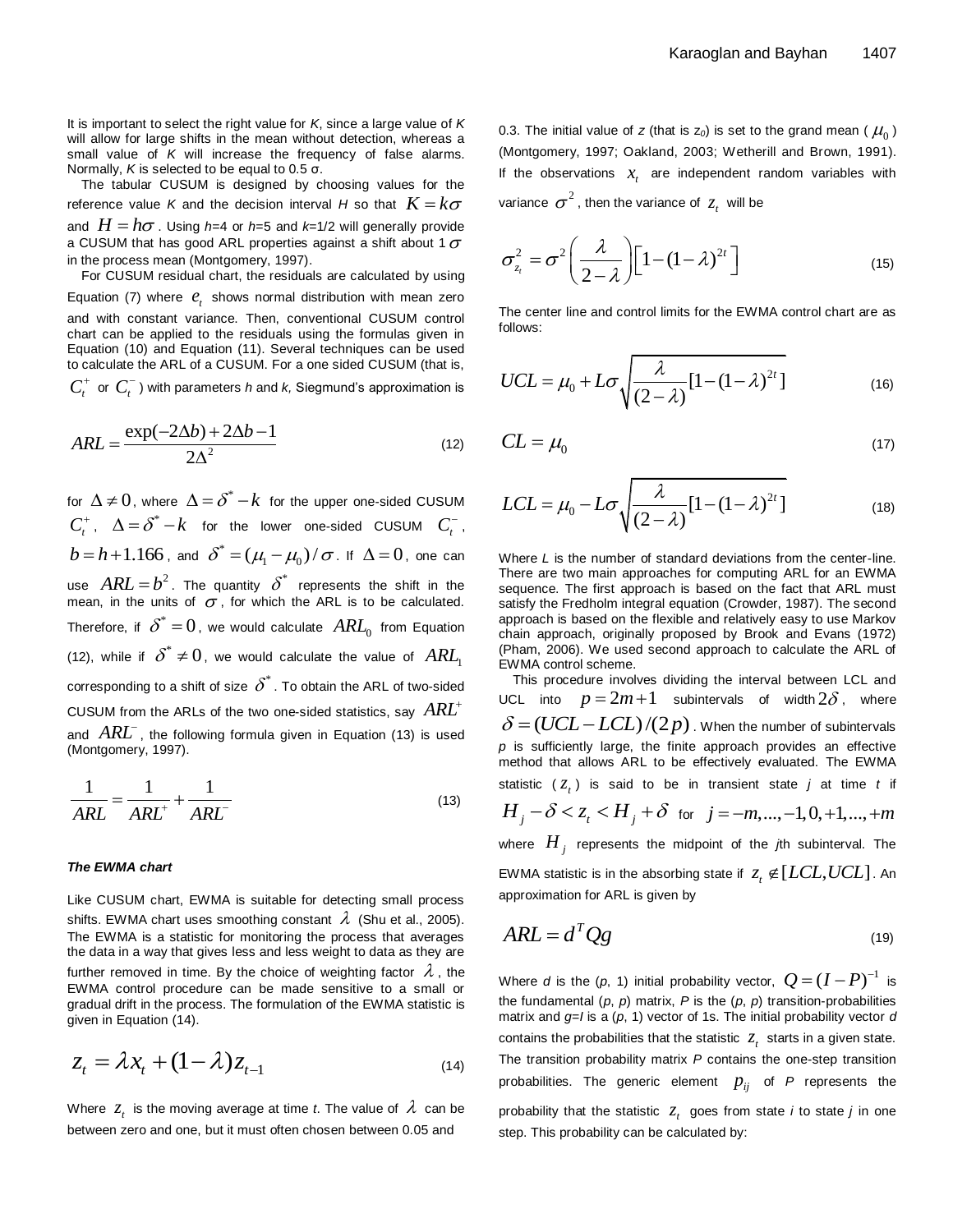$$
p_{ij} = \Phi\left(\frac{H_j + \delta - (1 - \lambda)H_i}{\lambda}\right) - \Phi\left(\frac{H_j - \delta - (1 - \lambda)H_i}{\lambda}\right) \quad (20)
$$

## **The process model**

The first order autoregressive model, AR(1), is a representative model for autocorrelated processes. In these processes, the current observation is correlated with its previous observation. Past studies emphasize the role of AR(1) model in process control (Guh, 2008; Box and Jenkins, 1976). An AR(1) model can be expressed as follows:

$$
x_t = \xi + \phi x_{t-1} + \varepsilon_t \tag{21}
$$

Where *t* is the time of sampling,  $x_t$  is the sample value at time *t*,

 $\xi$  is the constant,  $\phi$  is the autoregressive coefficient  $(-1 \lt \phi \lt 1)$ , and  $\varepsilon_{\iota}$  is the independent random error term (common cause variation) at time *t* following  $N(0,\sigma_{\varepsilon}^2)$  . If an increasing linear trend exists in such a process, its representative model is called the trend AR(1) model (Guh, 2008):

$$
X_t = x_t + dt \tag{22}
$$

Where *d* is the trend slope in terms of *t*. Let a trend AR(1) process with an upward mean shift be denoted by (Guh, 2008)

$$
Z_t = X_t + \delta_\mu \tag{23}
$$

Where  $\,\delta_{_{\mu}}\,$  is the magnitude of upward mean shift. In this study, our aim is to test the Shewhart, CUSUM, and EWMA residual charts for a real trend AR(1) process with an upward shift in the mean. To the best of our knowledge, this is the first study that attempts to test both autocorrelated and trended data on the tree well known residual control charts.

Vegetable oils, which are indispensable for human nutrition, are very sensitive to the effects of temperature, sun light, oxygen and some other metal ions. Oil has some chemical transmutations when it is exposed to these effects and this causes deterioration in quality of oil. Fatty acid rich vegetable oils would be uneatable because of the aldehyde, ketone, and fatty acids with small molecules which are ensued after the oxidation reaction that is observed under the inappropriate storage conditions. Because of this reason the stored vegetable oil from same lot may be supplied to the consumers with different qualities. It is important for vegetable oils to provide its quality during the retention period.

Peroxide value (PV) is a measure of total peroxides in olive oil expressed as meq  $O<sub>2</sub>/kg$  oil and hence it is a major guide of quality (Stepanyan et al., 2005). In other words, peroxide value (PV, meq  $O_2$ kg<sup>-1</sup> oil) is a measure of oxidative rancidity and a guide to olive oil quality (Nouros et al., 1999). The rate of oxidation depends on a number of factors including the availability of oxygen, presence of light and temperature (Pristouri et al., 2010).

# **RESULTS**

Appendixes 1 and 2 depict the peroxide values of two

different lots from two different warehouses of the local oil factory. Peroxide value should be monitored continuously to provide maintaining the desired quality of stored vegetable oil during the retention period. By this way the stored vegetable oil is prevented from being supplied to the consumers with different qualities because of the storage conditions of different warehouses. The peroxide values are measured with 6 h period (4 times in a day) in a day during the 125 days (totally 500 observations for each lot). For the vegetable oil peroxide values should be between 0 to 10.0 meg  $O_2/kg$ . Regarding the sample and partial autocorrelation of each data we identified trend AR(1) model for the first lot:

$$
X_t = 0.9128X_{t-1} + 0.0854t + e_t
$$
 (24)

Where  $\sigma_{e}$  =0.02135, the variance of AR(1) process is  $\gamma_0$ =0.002733,  $\phi = 0.9128$ ,  $d = 0.0854$  and for the second lot:

$$
X_t = 0.4846X_{t-1} + 0.0937t + e_t
$$
 (25)

Where  $\sigma_e$  =0.039126,  $\gamma_0$  = 0.002001,  $\phi$  = 0.4846, and *d* =0.0937. There exist strong positive autocorrelation in the first lot (autoregressive coefficient=0.9128) and moderate positive autocorrelation in the second lot (autoregressive coefficient= 0.4846). Degree of autocorrelation varies depending on the storage conditions.

The ARLs of the residual charts - Shewhart individual, Shewhart  $\bar{x}$  and  $R$ , CUSUM, and EWMA - were computed using the formulas given earlier. The peroxide values of two lots are supposed to be in-control. To model assignable causes, a sustained shift of magnitude  $\delta_{\mu}^{\phantom{\dag}}$  is induced in the mean of peroxide values in Equation (24) and (25) starting at the first observation. Different shift magnitudes  $\delta_\mu$  = 0.0, 0.5, 1.0, 1.5, 2.0, 2.5, 3.0 were considered. For the sake of simplicity, we classified shift magnitudes in three groups as small ( $\delta_{\mu}$  = 0.5, 1.0), moderate ( $\delta_{\mu}$  = 1.5, 2.0), and large ( $\delta_{\mu}$  = 2.5, 3.0). For different magnitudes of the process mean shift, the samples were monitored with these charts.

The residual charts are designed, in such a way, that they have approximately the same ARL for in-control situation, around 370. For the EWMA chart *L*=2.5 is chosen for  $\lambda = 0.05$  to have the in-control ARL close to 370. Lucas and Saccucci (1990) give tables that help the user to select *L* and . For the Shewhart chart *L*=3 is chosen (Montgomery, 1997) and for the CUSUM chart, *k* and *h* are set to 0.5 and 4.77, respectively, to have the incontrol ARL close to 370. Hawkins (1993) gives tables to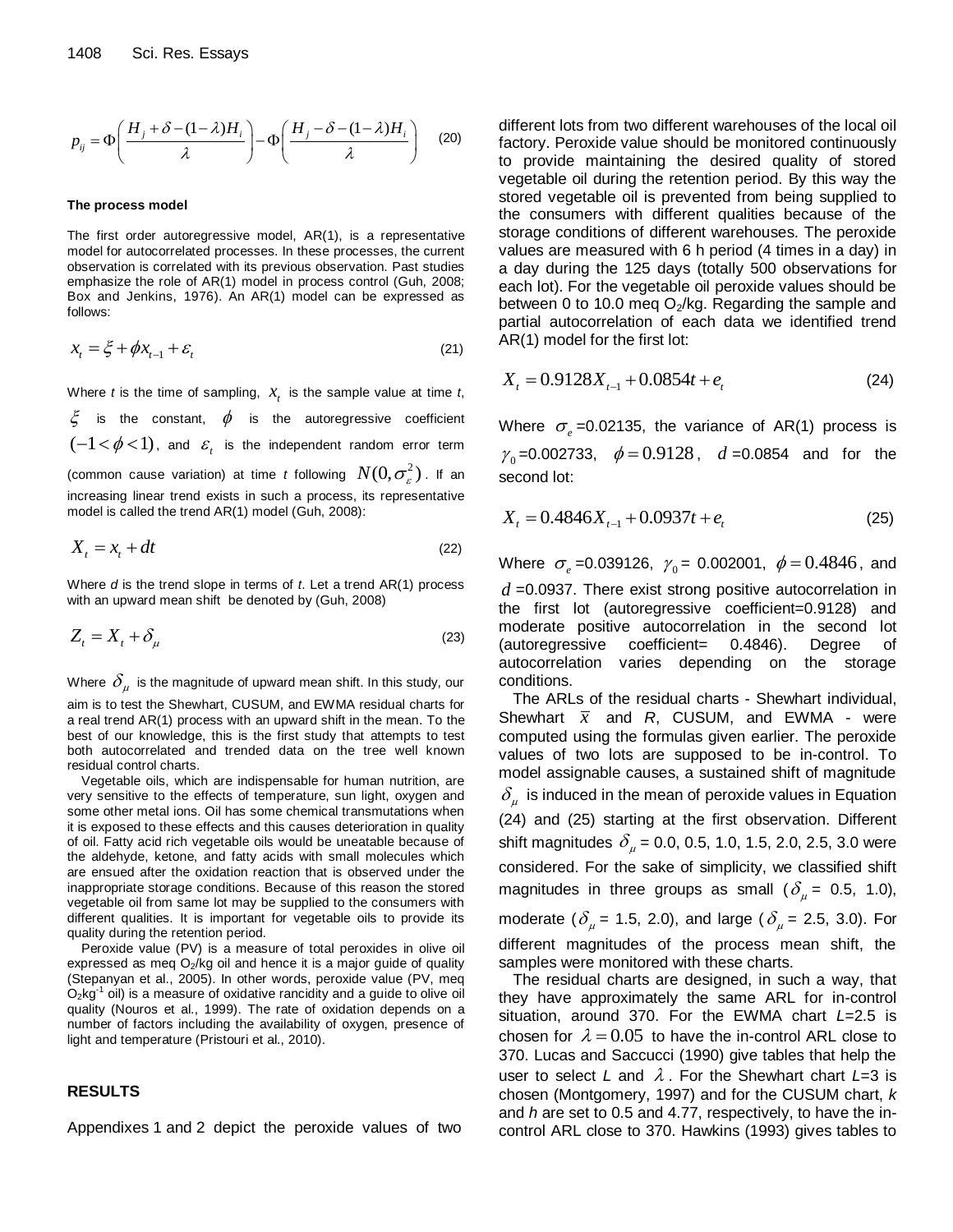| Ø      | <b>Mean Shift</b> | <b>EWMA</b> | <b>Shewhart</b><br><b>Individual</b> | <b>Shewhart</b><br>$\bar{x}$ and R | <b>CUSUM</b> |
|--------|-------------------|-------------|--------------------------------------|------------------------------------|--------------|
| 0.9128 | 0.0               | 368.6425    | 371.4650                             | 370.4650                           | 371.2724     |
|        | 0.5               | 35,0000     | 261.9981                             | 370,0000                           | 46.1533      |
|        | 1.0               | 34.0526     | 98.9720                              | 98.9746                            | 30.6169      |
|        | 1.5               | 28.8528     | 98.9312                              | 98.9338                            | 28.8279      |
|        | 2.0               | 28.5929     | 98.8885                              | 98.8908                            | 28.4613      |
|        | 2.5               | 28.3328     | 98.8450                              | 98.8484                            | 28.1275      |
|        | 3.0               | 10.8827     | 1.0423                               | 1.0386                             | 23.5784      |

**Table 1.** ARLs for trend AR(1) processes ( $\phi = 0.9128$ ).

**Table 2.** ARLs for trend AR (1) processes ( $\phi = 0.4846$ ).

| Φ      | <b>Mean Shift</b> | <b>EWMA</b> | <b>Shewhart</b><br><b>Individual</b> | <b>Shewhart</b><br>$\bar{x}$ and R | <b>CUSUM</b> |
|--------|-------------------|-------------|--------------------------------------|------------------------------------|--------------|
| 0.4846 | 0.0               | 369.1422    | 371.2050                             | 371.1150                           | 371.4852     |
|        | 0.5               | 51.4766     | 75.9659                              | 75.9893                            | 51.6865      |
|        | 1.0               | 16.6363     | 75.9039                              | 75.9274                            | 17.7445      |
|        | 1.5               | 15.7655     | 15.8736                              | 15.9287                            | 15.7739      |
|        | 2.0               | 10.8076     | 15.7297                              | 15.7847                            | 10.5883      |
|        | 2.5               | 8.8577      | 15.5857                              | 15.6416                            | 8.1054       |
|        | 3.0               | 6.4056      | 1.3707                               | 1.3481                             | 6.4394       |

select *k* and *h* for Two-Sided Tabular CUSUM chart to have in-control ARL close to 370.

To illustrate how these charts signal, we easily computerized design procedures of the charts with MATLAB 7.4.0, and applied them to the peroxide values of sample vegetable oils stored by the local oil factory. Design of the charts for this sample data was completed in less than 1s of CPU time on a personal computer (AMD turion, 1.79 GHZ, 2.87 GB Ram). To model assignable causes, a sustained shift of magnitude  $\delta_{_\mu}$  is

induced in the mean of  $Z_t$  in Equation (23) starting at the

initial start-up of the system. The ARL values are displayed in Table 1 for the first sample set (from the first lot) and are displayed in Table 2 for the second sample set (from the second lot), respectively.

# **DISCUSSION**

Tables 1 and 2 show that when process exhibit moderate positive autocorrelation ( $\phi = 0.4846$ ), EWMA and CUSUM charts perform almost the same and better than Shewhart type charts for small to moderate mean shifts, which in turn revealed that these two charts are more appropriate in a correlated environment with moderate autocorrelation as they provide a higher probability of

coverage than the Shewhart type charts, while Shewhart type charts perform better for large shifts.

The literature concerning the control of small changes in the process average the EWMA and CUSUM control charts are recommended, hence the purpose here is to investigate which of them better detects an out of control signal in some range of standard deviation. For small shifts, EWMA a bit outperforms CUSUM. Similarly, when a strong positive autocorrelation ( $\phi = 0.9128$ ) exist in process data, the EWMA and CUSUM charts performs better than the Shewhart type control charts for small to moderate shifts. Shewhart type charts are not satisfactory in this case, while Shewhart type charts perform better for large shifts. For small and large shifts, EWMA outperforms CUSUM.

Results indicate that the Shewhart type control charts are efficiently complemented by CUSUM and EWMA charts when there is interest in detecting small to moderate changes in peroxide values. It was possible to notice that EWMA control chart was more efficient in all analysis accomplished with the changes in the order of small shifts. It was also observed for this particular case study, the Shewhart type control charts behaving in a similar way; and, therefore, any of these two charts can be used for monitoring the peroxide values of vegetable oil for the given situations. Table 3 summarizes these results.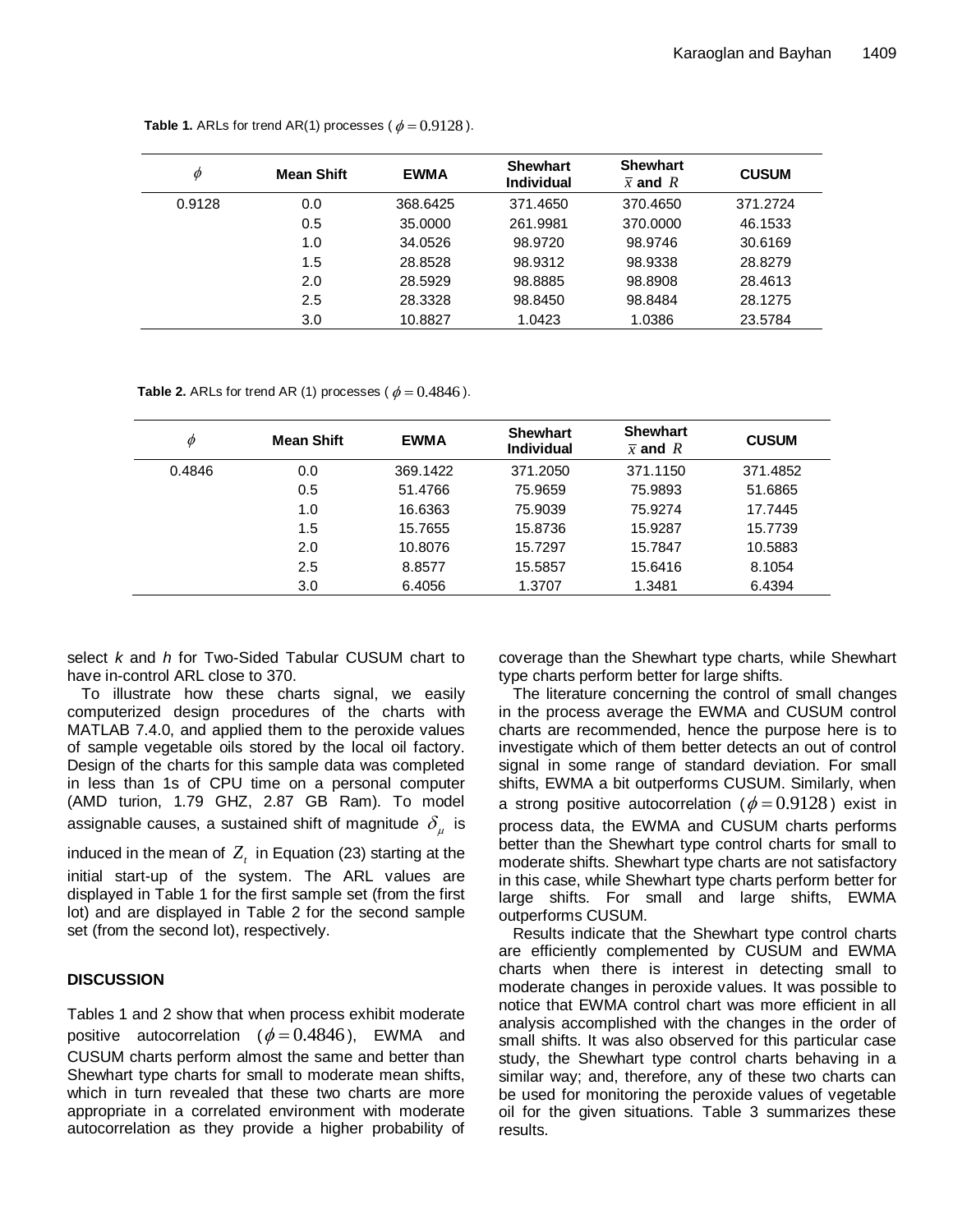|          | <b>Strong positive</b><br>$(\phi = 0.9128)$     | <b>Moderate positive</b><br>$(\phi = 0.4846)$   |
|----------|-------------------------------------------------|-------------------------------------------------|
| Small    | <b>EWMA</b>                                     | EWMA, CUSUM                                     |
| Moderate | EWMA, CUSUM                                     | EWMA, CUSUM                                     |
| Large    | Shewhart $\bar{x}$ and R<br>Shewhart individual | Shewhart $\bar{x}$ and R<br>Shewhart individual |

**Table 3.** Best performed control charts for trend AR (1) process.

After comparing the ARL performances of given charts each other for the given experimental data, their performances are compared with results that are presented in the recent literature for the analytically calculated ARL results from simulated data. The most notable finding of this case study is that the ARL performance of the residual charts used for trend AR(1) process modeled from experimental data in the current study are distinct from analytical ARL values presented in preliminary studies for AR(1) process (see (Zhang, 2000) for analytically calculated ARL performance of residual charts for autocorrelated process observations). If the ARL results calculated for experimental data which are obtained by measuring the peroxide values of vegetable oil, are compared with the results presented by Zhang (2000) the following results are extracted. For strong positive autocorrelation (  $\phi$  =  $0.9128$  ) the calculated ARL performance of EWMA and CUSUM residual charts for the experimental data obtained from first lot are better then the analytically calculated ARL performances of these charts for all cases. For Shewhart type charts, experimental ARL performance is better than its analytical ARL performance for moderate mean shifts. For moderate positive autocorrelation the results indicate that the experimental ARL performance of EWMA and CUSUM charts are better then their analytically calculated ARL performances for small to moderate shifts. For Shewhart type charts, experimental ARL performance is good for all cases.

From Tables 1 and 2, it is clear that when the process is positively and strongly autocorrelated, even the shift is as small as  $\delta_{\mu}$  = 0.5, the autocorrelation has a big impact on the Shewhart type charts. When  $\delta_\mu$  = 0.5, the ARL for the Shewhart individual and Shewhart  $\bar{x}$  and  $R$  charts are increased to 261.9981 and 370 from values of 75.9659 and 75.9893. This effect turns in direct contradiction with the large mean shift  $\delta_{_\mu}$  = 3.0. Contrary effects are observed with the change in autocorrelation coefficient for EWMA and CUSUM charts.

In analytical calculations, that are performed by using simulated data, the test data are generated from a known mathematical model and the control charts' performances are tested for these data. But in the present study, control charts' performances are tested for the real data by using a mathematical model that best fits the observed peroxide values. However the fitted model's residuals naturally would be different from the residuals calculated from a model with known parameters and with some assumptions. This causes differences in the calculated ARL performance between real and analytical applications. In other words, the ARL results calculated for experimental data differs from the ARL values that are calculated for simulated data. In analytical studies, the ARL values decreases uniformly from small shifts to the large shifts and the differences are clearly observed. But in real applications during this downturn the differences may not be clear for some cases. For example, in the present study, from Table 1 it is clearly observed that for the strong positive autocorrelation the EWMA charts ARL performance is not distinctive for 1.5  $\sigma$  -2.5  $\sigma$  shifts and etc. Also note that the existence of the trend affects the model fitting and parameter selection for the fitted model.

# **Conclusion**

It is important to know the performances of residual charts for autocorrelated processes in the presence of different patterns. Although the performances of well known residual charts for AR(1) process were studied widely in the early studies, their performances for AR(1) process with upward linear trend remains a mystery to researchers. On peroxide values of a specific vegetable oil produced by a local company, it was observed that EWMA and CUSUM residual charts behaved in a similar way and therefore, any of these two charts can be used for detecting small and moderate shifts in a strong and moderate positive autocorrelated environment, while Shewhart  $\bar{x}$  and *R* chart provides a higher probability of coverage for large shifts in the same environment. Company quality engineers can employ these charts for identifying if the storage conditions sustain the oil's conformance during the retention period.

# **ACKNOWLEDGMENT**

The authors would like to thank the executives and the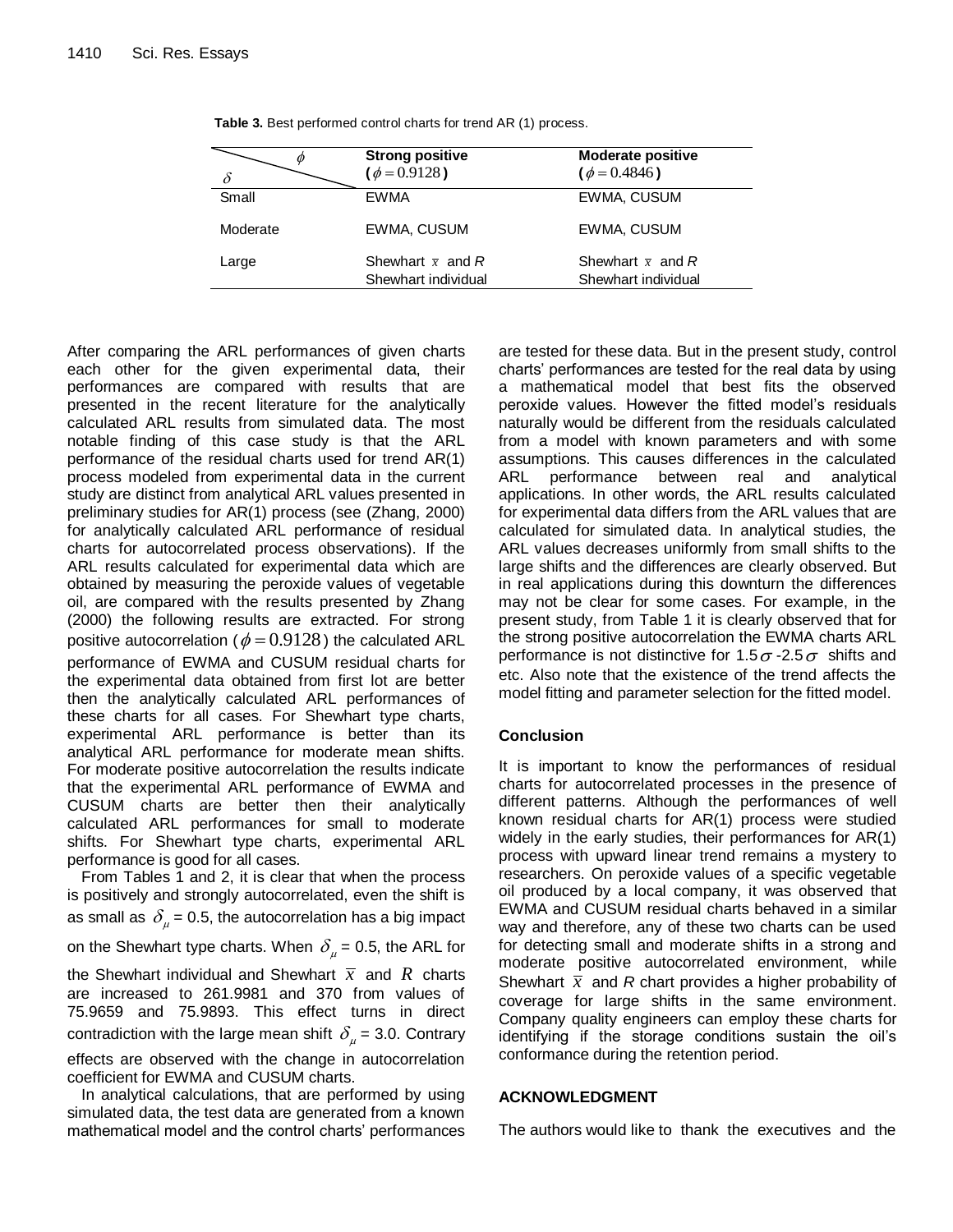staff of the local oil factory for their support and cooperation during this study.

## **REFERENCES**

- Box GEP, Jenkins GM (1976). Time series analysis forecasting and control (1st ed.), Holden-Day Inc, California.
- Crowder SV (1987). A simple method for studying run-length distributions of exponentially weighted moving average charts. Technometrics, 29(4): 401-407.
- Guh RS (2008). Real-time recognition of control chart patterns in autocorrelated processes using a learning vector quantization network-based approach. Int. J. Prod. Res., 46(14): 3959-3991.
- Hawkins DM (1993). Cumulative sum control charting: an underutilized SPC tool. Qual. Eng., 5(3): 463-477.
- Lucas J, Saccucci MS (1990). Exponentially weighted moving average control schemes, properties and enhancements. Technometrics, 32(1): 1-12.
- Montgomery DC (1997). Introduction to statistical quality control (3rd ed.), John Wiley & Sons Inc, New York.
- Montgomery DC, Johnson LA (1976). Forecasting and time series analysis (1st ed.), McGraw-Hill, New York.
- Montgomery DC, Runger GC (1999). Applied statistics and probability for engineers (2nd ed.), John Wiley & Sons Inc, New York.
- Nouros PG, Georgiou CA, Polissiou MG (1999). Direct parallel flow injection multichannel spectrophotometric determination of olive oil peroxide value. Anal. Chim. ACTA, 389(1-3): 239-245.
- Oakland JS (2003). Statistical process control (5th Ed.), Butterworth & Heinemann, Amsterdam.
- Pham H (2006). Springer Handbook of Engineering Statistics (1st ed.), Springer, New Jersey.
- Pristouri G, Badeka A, Kontominas MG (2010). Effect of packaging material headspace, oxygen and light transmission, temperature and storage time on quality characteristics of extra virgin oil. Food control, 21(4): 412-418.
- Shu L, Tsung F, Tsui KL (2005). Effects of estimation errors on causeselecting charts. IEEE T, 37(3): 559-567.
- Stepanyan V, Arnous A, Petrakis C, Kefalas P, Calokerinos A (2005). Chemiluminescent evaluation of peroxide value in olive oil. Talanta, 65(4): 1056-1058.
- Wetherill GB, Brown DW (1991). Statistical process control: theory and practice (1st ed.), Chapman & Hall, London.
- Zhang NF (2000). Statistical control charts for monitoring the mean of a stationary process. J. Stat. Comput. Sim., 66(3): 249-258.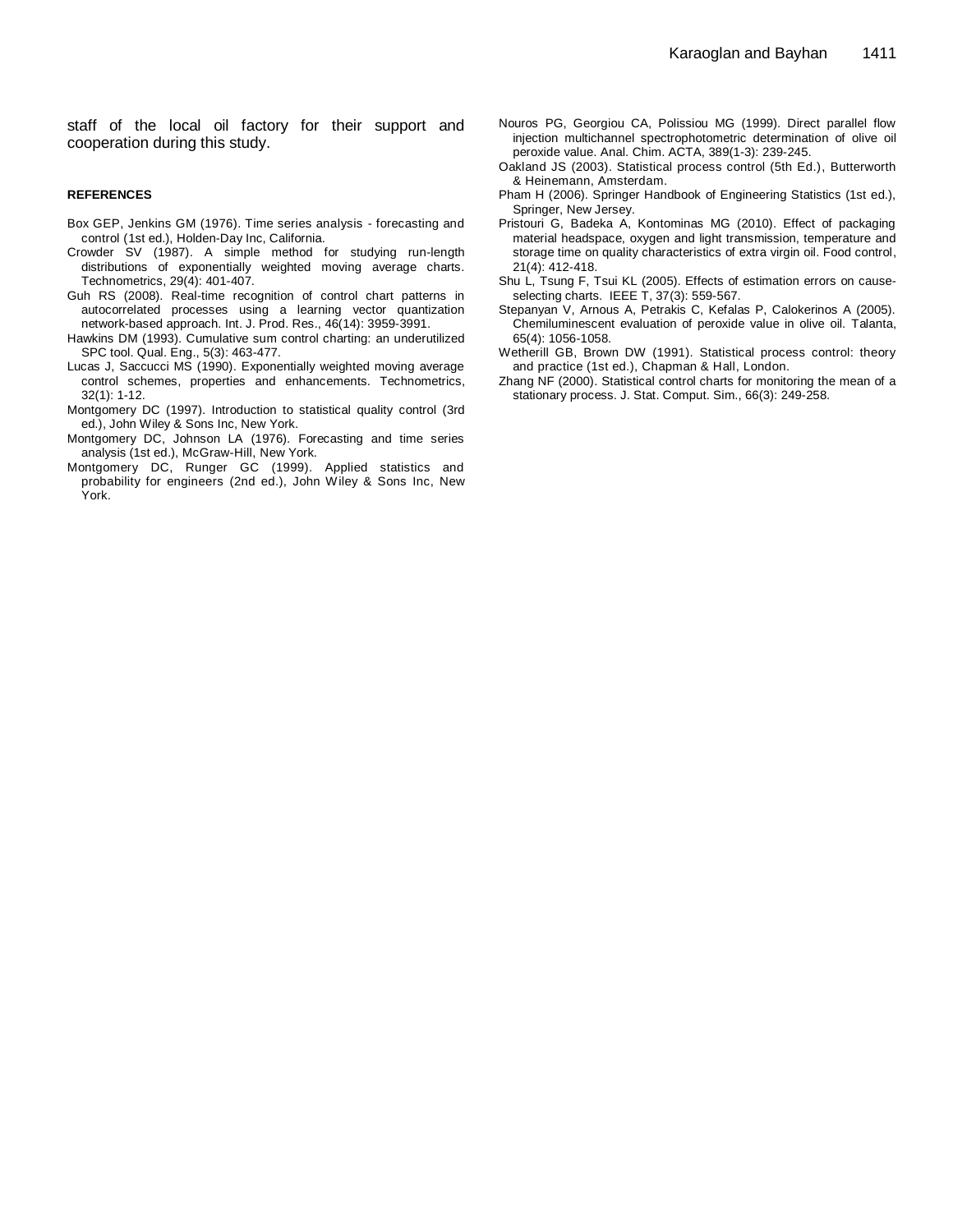**Day (meq Proxide O2kg-1 ) Day Proxide (meq O2kg-1 ) Day Proxide (meq O2kg-1 ) Day Proxide (meq O2kg-1 ) Day Proxide (meq O2kg-1 ) Day Proxide (meq O2kg-1 ) Day Proxide (meq O2kg-1 ) Day Proxide (meq O2kg-1 ) Day Proxide (meq O2kg-1 ) Day Proxide (meq**   $O_2$  $kg^{-1}$ 1.00 0.0500 12.75 1.1747 24.50 2.0545 36.25 3.1197 48.00 4.0760 59.75 5.0716 71.50 6.2133 83.25 7.0850 95.00 8.1386 106.75 9.1058 1.25 0.1196 13.00 1.1545 24.75 2.0734 36.50 3.1119 48.25 4.1204 60.00 5.0511 71.75 6.1876 83.50 7.0856 95.25 8.1765 107.00 9.1480 1.50 0.1537 13.25 1.1709 25.00 2.0948 36.75 3.1391 48.50 4.1160 60.25 5.0580 72.00 6.1810 83.75 7.1171 95.50 8.2156 107.25 9.1711 1.75 0.1428 13.50 1.2012 25.25 2.0910 37.00 3.1626 48.75 4.1233 60.50 5.0866 72.25 6.2147 84.00 7.1663 95.75 8.2614 107.50 9.1543 2.00 0.1532 13.75 1.2202 25.50 2.1251 37.25 3.1826 49.00 4.1214 60.75 5.0756 72.50 6.2098 84.25 7.1936 96.00 8.2735 107.75 9.1402 2.25 0.1611 14.00 1.2732 25.75 2.2119 37.50 3.1528 49.25 4.1722 61.00 5.1351 72.75 6.2156 84.50 7.2184 96.25 8.3177 108.00 9.1763 2.50 0.1818 14.25 1.2802 26.00 2.2386 37.75 3.1667 49.50 4.1809 61.25 5.1491 73.00 6.2520 84.75 7.2485 96.50 8.3354 108.25 9.1846 2.75 0.2115 14.50 1.3140 26.25 2.2261 38.00 3.1985 49.75 4.1670 61.50 5.1306 73.25 6.2720 85.00 7.2961 96.75 8.3157 108.50 9.2235 3.00 0.2129 14.75 1.3109 26.50 2.2543 38.25 3.2322 50.00 4.2137 61.75 5.1648 73.50 6.3158 85.25 7.3467 97.00 8.3287 108.75 9.2168 3.25 0.2363 15.00 1.2991 26.75 2.2438 38.50 3.2605 50.25 4.2724 62.00 5.2290 73.75 6.3030 85.50 7.3388 97.25 8.3343 109.00 9.2542 3.50 0.3006 15.25 1.3339 27.00 2.2720 38.75 3.2833 50.50 4.3104 62.25 5.2571 74.00 6.3346 85.75 7.3612 97.50 8.3136 109.25 9.2942 3.75 0.3586 15.50 1.3208 27.25 2.2578 39.00 3.2704 50.75 4.3349 62.50 5.2870 74.25 6.3173 86.00 7.3922 97.75 8.3262 109.50 9.3269 4.00 0.3371 15.75 1.3128 27.50 2.3013 39.25 3.3046 51.00 4.3364 62.75 5.3119 74.50 6.3078 86.25 7.4031 98.00 8.3351 109.75 9.3269 4.25 0.3731 16.00 1.3232 27.75 2.3526 39.50 3.3269 51.25 4.3422 63.00 5.3410 74.75 6.3403 86.50 7.4773 98.25 8.3754 110.00 9.3439 4.50 0.3956 16.25 1.3146 28.00 2.4105 39.75 3.3631 51.50 4.3943 63.25 5.3856 75.00 6.3619 86.75 7.5099 98.50 8.4054 110.25 9.3792 4.75 0.3976 16.50 1.3549 28.25 2.4615 40.00 3.4007 51.75 4.4419 63.50 5.4122 75.25 6.3611 87.00 7.5028 98.75 8.4469 110.50 9.3673 5.00 0.4571 16.75 1.3746 28.50 2.4612 40.25 3.4213 52.00 4.4473 63.75 5.4513 75.50 6.3813 87.25 7.5358 99.00 8.4731 110.75 9.3784 5.25 0.4653 17.00 1.3715 28.75 2.4901 40.50 3.4513 52.25 4.4862 64.00 5.4833 75.75 6.3949 87.50 7.5653 99.25 8.4891 111.00 9.3819 5.50 0.4533 17.25 1.3797 29.00 2.5289 40.75 3.4655 52.50 4.5101 64.25 5.5058 76.00 6.4021 87.75 7.5955 99.50 8.5070 111.25 9.4340 5.75 0.4675 17.50 1.3867 29.25 2.5213 41.00 3.4807 52.75 4.5204 64.50 5.5316 76.25 6.4365 88.00 7.5688 99.75 8.5337 111.50 9.4999 6.00 0.4716 17.75 1.4158 29.50 2.5451 41.25 3.4950 53.00 4.5213 64.75 5.5284 76.50 6.4303 88.25 7.6199 100.00 8.5797 111.75 9.5389 6.25 0.4858 18.00 1.3911 29.75 2.5813 41.50 3.4970 53.25 4.5494 65.00 5.5282 76.75 6.4674 88.50 7.5972 100.25 8.6155 112.00 9.5433 6.50 0.5510 18.25 1.4094 30.00 2.5698 41.75 3.5276 53.50 4.5292 65.25 5.5510 77.00 6.4502 88.75 7.6399 100.50 8.6011 112.25 9.5713 6.75 0.5898 18.50 1.4122 30.25 2.5688 42.00 3.5800 53.75 4.5182 65.50 5.5819 77.25 6.4942 89.00 7.6305 100.75 8.6231 112.50 9.5884 7.00 0.6353 18.75 1.4556 30.50 2.6089 42.25 3.5887 54.00 4.5913 65.75 5.5837 77.50 6.5320 89.25 7.6576 101.00 8.6374 112.75 9.5917 7.25 0.6548 19.00 1.5031 30.75 2.6296 42.50 3.6002 54.25 4.6126 66.00 5.6260 77.75 6.5778 89.50 7.6974 101.25 8.6703 113.00 9.6236 7.50 0.6664 19.25 1.5381 31.00 2.6624 42.75 3.6403 54.50 4.6951 66.25 5.6505 78.00 6.5886 89.75 7.7322 101.50 8.6824 113.25 9.6494 7.75 0.6874 19.50 1.5663 31.25 2.7132 43.00 3.6633 54.75 4.7072 66.50 5.7341 78.25 6.6313 90.00 7.7481 101.75 8.7279 113.50 9.6465 8.00 0.7238 19.75 1.5365 31.50 2.7415 43.25 3.7202 55.00 4.7295 66.75 5.7597 78.50 6.6325 90.25 7.7427 102.00 8.7414 113.75 9.6560 8.25 0.7923 20.00 1.5715 31.75 2.7404 43.50 3.7005 55.25 4.7687 67.00 5.7460 78.75 6.6802 90.50 7.7581 102.25 8.7265 114.00 9.6757 8.50 0.8134 20.25 1.5847 32.00 2.7761 43.75 3.6996 55.50 4.7814 67.25 5.7737 79.00 6.6571 90.75 7.7583 102.50 8.7795 114.25 9.7166 8.75 0.8466 20.50 1.6126 32.25 2.7898 44.00 3.7066 55.75 4.7871 67.50 5.8034 79.25 6.6924 91.00 7.7409 102.75 8.8082 114.50 9.7127 9.00 0.8747 20.75 1.6385 32.50 2.7894 44.25 3.7816 56.00 4.8384 67.75 5.8095 79.50 6.7035 91.25 7.7442 103.00 8.8390 114.75 9.7259 9.25 0.8993 21.00 1.6452 32.75 2.8569 44.50 3.8123 56.25 4.8349 68.00 5.8338 79.75 6.7145 91.50 7.7827 103.25 8.8406 115.00 9.7423

**Appendix 1.** Peroxide values of vegetable oil. Peroxide values for the first lot ( $\phi = 0.9128$ ).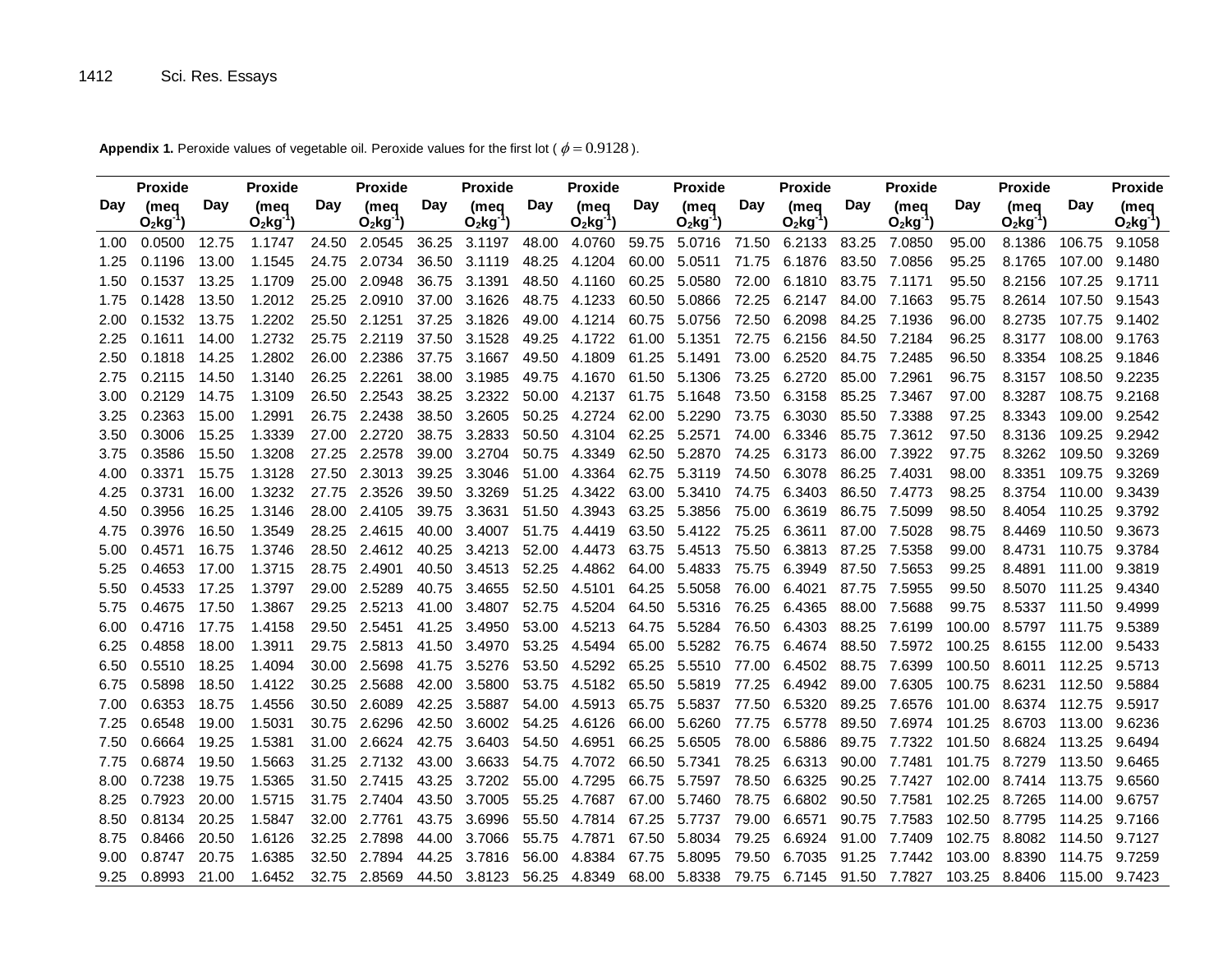**Appendix 1**. Contd.

| 9.50    | 0.9338             | -21.25  | 1.6925                                                                                                            |              | 33.00 2.8747 44.75 3.8223 56.50 4.8716 68.25 5.8391 80.00 6.7473 91.75 7.8190 103.50 8.8784 115.25 9.7924 |  |  |  |  |  |                                                                                                                   |
|---------|--------------------|---------|-------------------------------------------------------------------------------------------------------------------|--------------|-----------------------------------------------------------------------------------------------------------|--|--|--|--|--|-------------------------------------------------------------------------------------------------------------------|
| 9.75    | 0.9729 21.50       |         | 1.7298                                                                                                            |              | 33.25 2.8698 45.00 3.8441 56.75 4.8771 68.50 5.8598 80.25 6.7681 92.00 7.8321 103.75 8.8452 115.50 9.8575 |  |  |  |  |  |                                                                                                                   |
| 10.00   | 0.9830 21.75       |         | 1.7523 33.50 2.9027 45.25 3.8580 57.00 4.9123 68.75 5.8895 80.50 6.8186 92.25 7.8566 104.00 8.8924 115.75 9.9113  |              |                                                                                                           |  |  |  |  |  |                                                                                                                   |
|         | 10.25 0.9860 22.00 |         | 1.8030 33.75 2.9584 45.50 3.9019 57.25 4.9488 69.00 5.9360 80.75 6.8421 92.50 7.8899 104.25 8.9124 116.00 9.9506  |              |                                                                                                           |  |  |  |  |  |                                                                                                                   |
| 10.50   | 1.0027 22.25       |         | 1.8666 34.00 2.9865 45.75 3.9221 57.50 4.9459 69.25 5.9708 81.00 6.8909 92.75 7.9162 104.50 8.8959 116.25 9.9751  |              |                                                                                                           |  |  |  |  |  |                                                                                                                   |
| 10.75   | 1.0374 22.50       |         | .8657                                                                                                             |              | 34.25 3.0184 46.00 3.9604 57.75 4.9760 69.50 5.9270 81.25 6.9034 93.00 7.9434 104.75 8.8915 116.50 9.9934 |  |  |  |  |  |                                                                                                                   |
| 11 OO - | 1.0759 22.75       |         | 1.8912 34.50 3.0338 46.25 3.9947 58.00 5.0167 69.75 5.9553 81.50 6.9291 93.25 8.0114 105.00 8.9219 116.75 9.9765  |              |                                                                                                           |  |  |  |  |  |                                                                                                                   |
|         | 11 25 1 0730 23 00 |         | 1.8918 34.75 3.0438 46.50 4.0068 58.25 5.0085 70.00 5.9952 81.75 6.9619 93.50 7.9766 105.25 8.9518 117.00 9.9873  |              |                                                                                                           |  |  |  |  |  |                                                                                                                   |
|         |                    |         | 1.9364 35.00 3.0781 46.75 4.0222 58.50 5.0349 70.25 6.0146 82.00 7.0099 93.75 8.0060 105.50 8.9531 117.25 10.0081 |              |                                                                                                           |  |  |  |  |  |                                                                                                                   |
|         | 11.75 1.1118 23.50 |         | 1.9732                                                                                                            | 35.25 3.0871 | 47.00 4.0437 58.75 5.0518 70.50 6.0538 82.25 7.0444 94.00 8.0336 105.75 8.9687                            |  |  |  |  |  | 117.50 10.0347                                                                                                    |
|         |                    | 23.75   | 1.9857                                                                                                            |              |                                                                                                           |  |  |  |  |  | 35.50 3.1033 47.25 4.0441 59.00 5.0421 70.75 6.0896 82.50 7.0572 94.25 8.0691 106.00 9.0268 117.75 10.0328        |
|         | 12.25 1.1417       | 24.OO   |                                                                                                                   |              |                                                                                                           |  |  |  |  |  | 1.9980 35.75 3.1064 47.50 4.0591 59.25 5.0567 71.00 6.1361 82.75 7.0461 94.50 8.0751 106.25 9.0394 118.00 10.0406 |
|         | 1 1758             | - 24.25 | 2 0066                                                                                                            |              |                                                                                                           |  |  |  |  |  | 36.00 3.1074 47.75 4.0781 59.50 5.0745 71.25 6.1788 83.00 7.0534 94.75 8.1158 106.50 9.0641 118.25 10.0773        |

**Appendix 2.** Peroxide values of vegetable oil. Peroxide values for the second lot ( $\phi = 0.4846$ ).

|      | <b>Proxide</b>   |       | <b>Proxide</b>   |       | <b>Proxide</b>  |       | <b>Proxide</b>   |       | <b>Proxide</b>   |       | <b>Proxide</b>   |            | <b>Proxide</b>   |       | <b>Proxide</b>   |       | <b>Proxide</b>   |        | <b>Proxide</b>                 |
|------|------------------|-------|------------------|-------|-----------------|-------|------------------|-------|------------------|-------|------------------|------------|------------------|-------|------------------|-------|------------------|--------|--------------------------------|
| Day  | (meg<br>$O_2$ kg | Day   | (meg<br>$O_2$ kg | Day   | (meg<br>$O2$ kg | Day   | (mea<br>$O_2$ kg | Day   | (meg<br>$O_2$ kg | Day   | (meg<br>$O_2$ kg | Day        | (meg<br>$O_2$ kg | Day   | (mea<br>$O_2$ kg | Day   | (mea<br>$O_2$ kg | Day    | (meg<br>$O_2$ kg $^{\cdot}$ ') |
| 1.00 | 0.100            | 12.25 | .093             | 23.50 | 2.162           | 34.75 | 3.262            | 46.00 | 4.291            | 57.25 | 5.473            | 68.50      | 6.343            | 79.75 | 7.418            | 91.00 | 8.541            | 102.25 | 9.612                          |
| 1.25 | 0.225            | 12.50 | 1.159            | 23.75 | 2.140           | 35.00 | 3.332            | 46.25 | 4.336            | 57.50 | 5.466            | 68.<br>.75 | 6.335            | 80.00 | .446             | 91.25 | 8.565            | 102.50 | 9.570                          |
| 1.50 | 0.116            | 12.75 | .222             | 24.00 | 2.224           | 35.25 | 3.366            | 46.50 | 4.397            | 57.75 | 5.398            | 69.00      | 6.411            | 80.25 | 7.501            | 91.50 | 8.609            | 102.75 | 9.590                          |
| 1.75 | 0.124            | 13.00 | .279             | 24.25 | 2.282           | 35.50 | 3.365            | 46.75 | 4.338            | 58.00 | 5.442            | 69.25      | 6.487            | 80.50 | 7.584            | 91.75 | 8.579            | 103.00 | 9.661                          |
| 2.00 | 0.145            | 13.25 | .266             | 24.50 | 2.332           | 35.75 | 3.357            | 47.00 | 4.343            | 58.25 | 5.440            | 69.50      | 6.519            | 80.75 | 7.658            | 92.00 | 8.634            | 103.25 | 9.645                          |
| 2.25 | 0.210            | 13.50 | .300             | 24.75 | 2.327           | 36.00 | 3.386            | 47.25 | 4.391            | 58.50 | 5.434            | 69.75      | 6.539            | 81.00 | 7.662            | 92.25 | 8.716            | 103.50 | 9.735                          |
| 2.50 | 0.213            | 13.75 | 1.378            | 25.00 | 2.331           | 36.25 | 3.396            | 47.50 | 4.450            | 58.75 | 5.508            | 70.00      | 6.561            | 81.25 | 7.678            | 92.50 | 8.706            | 103.75 | 9.748                          |
| 2.75 | 0.259            | 14.00 | .440             | 25.25 | 2.353           | 36.50 | 3.417            | 47.75 | 4.439            | 59.00 | 5.548            | 70.25      | 6.563            | 81.50 | .663             | 92.75 | 8.806            | 104.00 | 9.762                          |
| 3.00 | 0.247            | 14.25 | .383             | 25.50 | 2.376           | 36.75 | 3.468            | 48.00 | 4.457            | 59.25 | 5.554            | 70.50      | 6.666            | 81.75 | .669             | 93.00 | 8.745            | 104.25 | 9.791                          |
| 3.25 | 0.281            | 14.50 | .465             | 25.75 | 2.415           | 37.00 | 3.449            | 48.25 | 4.524            | 59.50 | 5.562            | 70.75      | 6.650            | 82.00 | .658             | 93.25 | 8.856            | 104.50 | 9.800                          |
| 3.50 | 0.305            | 14.75 | .428             | 26.00 | 2.500           | 37.25 | 3.452            | 48.50 | 4.496            | 59.75 | 5.559            | 0.00<br>71 | 6.610            | 82.25 | 7.713            | 93.50 | 8.818            | 104.75 | 9.798                          |
| 3.75 | 0.376            | 15.00 | .401             | 26.25 | 2.495           | 37.50 | 3.495            | 48.75 | 4.584            | 60.00 | 5.534            | .25        | 6.644            | 82.50 | 7.779            | 93.75 | 8.822            | 105.00 | 9.848                          |
| 4.00 | 0.345            | 15.25 | .448             | 26.50 | 2.524           | 37.75 | 3.501            | 49.00 | 4.631            | 60.25 | 5.542            | .50        | 6.663            | 82.75 | 826.'            | 94.00 | 8.792            | 105.25 | 9.915                          |
| 4.25 | 0.350            | 15.50 | .460             | 26.75 | 2.604           | 38.00 | 3.488            | 49.25 | 4.610            | 60.50 | 5.575            | 71.75      | 6.701            | 83.00 | 2.802            | 94.25 | 8.751            | 105.50 | 9.972                          |
| 4.50 | 0.365            | 15.75 | .523             | 27.00 | 2.564           | 38.25 | 3.581            | 49.50 | 4.660            | 60.75 | 5.631            | 72.00      | 6.721            | 83.25 | 7.821            | 94.50 | 8.804            | 105.75 | 9.925                          |
| 4.75 | 0.428            | 16.00 | .546             | 27.25 | 2.597           | 38.50 | 3.596            | 49.75 | 4.721            | 61.00 | 5.693            | 72.25      | 6.726            | 83.50 | .857             | 94.75 | 8.875            | 106.00 | 9.970                          |